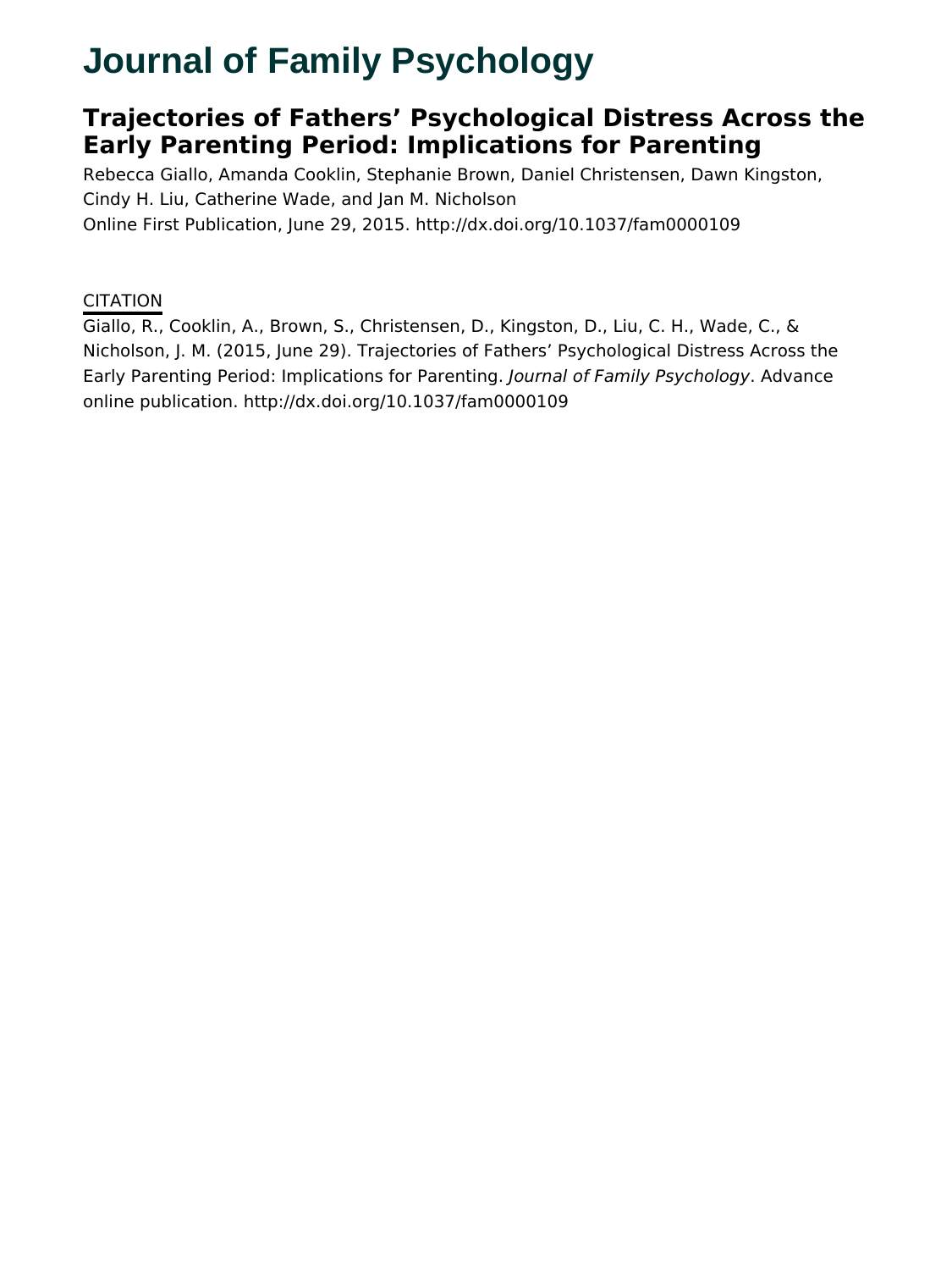### Trajectories of Fathers' Psychological Distress Across the Early Parenting Period: Implications for Parenting

Rebecca Giallo Murdoch Childrens Research Institute, Parkville, Victoria, Australia

Stephanie Brown Murdoch Childrens Research Institute, Parkville, Victoria, Australia

> Dawn Kingston University of Alberta

Catherine Wade Parenting Research Centre, East Melbourne, Victoria, Australia Amanda Cooklin LaTrobe University

Daniel Christensen Telethon Kids, Perth, Australia

> Cindy H. Liu Harvard Medical School

Jan M. Nicholson LaTrobe University

Fathers' parenting behavior is a likely key mechanism underlying the consistent associations between paternal mental health difficulties and poor emotional– behavioral outcomes for children. This study investigates the association between fathers' mental health trajectories and key parenting behaviors (warmth, hostility, consistency) spanning the first 8 –9 years postpartum. Secondary analyses of 5 waves of data from 2,662 fathers participating in the Longitudinal Study of Australian Children were conducted. Latent growth class analysis was used to identify distinct trajectories of fathers' distress (Kessler-6; Kessler et al., 2003), and latent growth models estimated parenting warmth, hostility, and consistency. Multiple group analyses were conducted to describe and compare the course of parenting behaviors for fathers assigned to the distress trajectories identified. Two distinct classes of fathers were identified based on the trajectories of distress: minimal distress (92%) and persistent and increasing distress (8%). The latter group reported significantly lower parenting warmth when their children were 8 –9 years and lower consistency and higher hostility across all study intervals. The postnatal and early parenting period is a critical time for the development of parenting behaviors that are important for children's development. Engagement and support for fathers around wellbeing and parenting is vital for promoting optimal family and child developmental outcomes.

*Keywords:* father mental health, psychological distress, parenting

Fathers' postnatal mental health difficulties have been consistently associated with adverse emotional and behavioral outcomes for children from infancy to adolescence (Fletcher, Feeman, Garfield, & Vimpani, 2011; Giallo, Cooklin, Wade, D'Esposito, &

Nicholson, 2014; Paulson & Bazemore, 2010; Ramchandani et al., 2008). One possible key mechanism by which fathers' poor mental health can have negative effects on children is through parenting behaviors that are important for promoting children's health, wellbeing, and development (Goodman & Gotlib, 1999). There is growing interest in these mechanisms for fathers specifically, given research indicating that rates of postnatal mental health difficulties for fathers are comparable to mothers (Giallo et al., 2012; Paulson & Bazemore, 2010) and that fathers make a significant and unique contribution to their children's lives, over and above that of mothers (Giallo et al., 2014). With few exceptions (Giallo et al., 2014), research to date has primarily focused on cross-sectional associations between fathers' postnatal mental health and parenting behavior (Wilson & Durbin, 2010). No studies have sought to understand how fathers' mental health difficulties across the postnatal and early parenting periods may influence the development and course of fathers' parenting behaviors over time. This is surprising as the postnatal period is a time when

Rebecca Giallo, Murdoch Childrens Research Institute, Parkville, Victoria, Australia; Amanda Cooklin, Judith Lumley Centre, LaTrobe University; Stephanie Brown, Murdoch Childrens Research Institute; Daniel Christensen, Telethon Kids, Perth, Australia; Dawn Kingston, Faculty of Nursing, University of Alberta; Cindy H. Liu, Department of Psychiatry, Harvard Medical School; Catherine Wade, Parenting Research Centre, East Melbourne, Victoria, Australia; Jan M. Nicholson, Judith Lumley Centre, LaTrobe University.

Correspondence concerning this article should be addressed to Rebecca Giallo, Murdoch Childrens Research Institute, W5, Royal Children's Hospital, 50 Flemington Road, Parkville, Victoria 3052, Australia. E-mail: rebecca.giallo@mcri.edu.au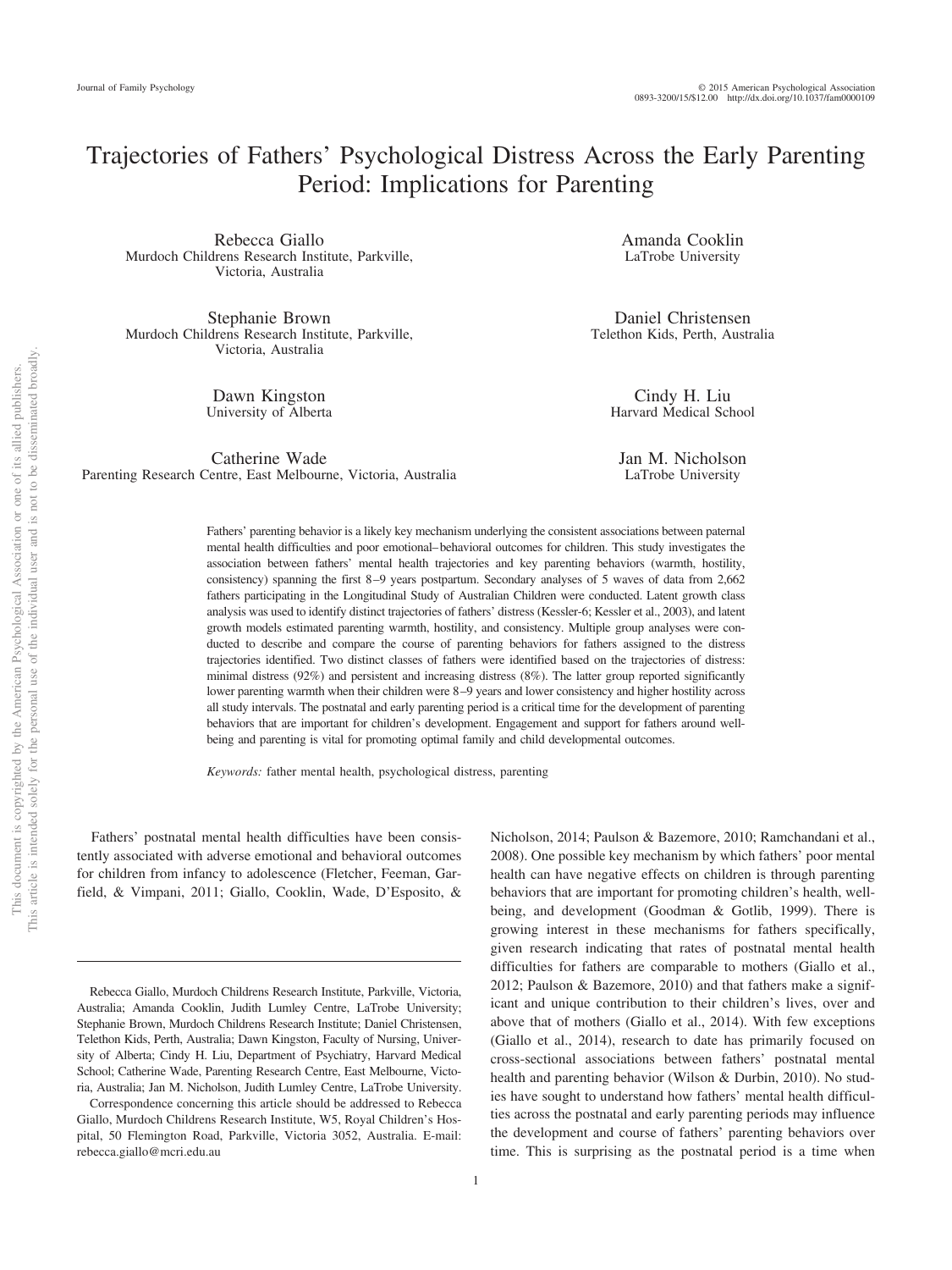parenting behaviors are developing and being shaped by experiences and context. This study addresses this notable gap in the research by investigating the longitudinal associations between fathers' mental health and important dimensions of parenting including warmth, hostility, and consistency from the first postnatal year until their children were 8–9 years of age.

#### **Fathers' Mental Health Difficulties in the Postnatal Period and Beyond**

Research consistently indicates that approximately one in 10 fathers experience poor mental health in the postnatal period. A meta-analysis of 43 studies estimated that 10% of fathers report depression in the postnatal period (Paulson & Bazemore, 2010). More recently, a study of over 3,000 fathers participating in the Longitudinal Study of Australian Children (LSAC) found that 1.9% reported clinical levels of psychological distress indicative of a probable diagnosis of mental health disorder on the Kessler-6 (Kessler et al., 2003), and a further 7.8% reported elevated levels of distress (Giallo et al., 2012). Although scant, evidence suggests that mental health difficulties persist and worsen beyond the first postnatal year for some fathers (Dave, Petersen, Sherr, & Nazareth, 2010; Giallo, D'Esposito, Cooklin, Christensen, & Nicholson, 2014). In another LSAC study of 2,000 fathers, 8% reported postnatal depressive symptoms that increased markedly across the early childhood period (Giallo et al., 2014). These findings underscore the need to better understand the chronicity of fathers' mental health difficulties and the impact on their daily functioning, parenting, families, and children beyond the postnatal period.

#### **Parenting Behavior and Fathers' Mental Health**

It is well established that parenting is a complex set of child rearing activities and parent– child interactions, which are strong determinants of children's well-being and development. Key parenting behaviors associated with better social, emotional, and behavioral outcomes for children include high warmth and consistency and low hostility (Bayer et al., 2011; Berk, 2001; Chang, Schwartz, Dodge, & McBride-Chang, 2003; Chao & Willms, 2002). Parenting warmth is characterized by displays of affection and an awareness of the child's needs and is associated with more prosocial behavior and increased capacity for children to form protective relationships (Berk, 2001; Bradley & Caldwell, 1995; Chao & Willms, 2002; Dallaire & Weinraub, 2005; Landry, Smith, & Swank, 2006). Parenting hostility refers to negativity and frustration directed toward the child and use of physical discipline (Zubrick, Lucas, Westrupp, & Nicholson, 2014) and is associated with increased externalizing and internalizing behavior, poorer academic achievement, less prosocial behavior and worse physical health (Low & Stocker, 2005; Repetti, Taylor, & Seeman, 2002; Romano, Tremblay, Boulerice, & Swisher, 2005). Parenting consistency involves the setting and consistent application of ageappropriate rules and expectations (Zubrick et al., 2014). Consistency contributes to fewer behavior problems in children and promotes prosocial conduct (Cussen, Sciberras, Ukoumunne, & Efron, 2012). Such parenting behaviors are learned and shaped over time by a range of factors. For instance, Belsky's (Belsky, 1984) widely accepted ecological model of parenting proposes that such behaviors are shaped by the interacting influences of child

characteristics (e.g., age, gender, temperament), parent factors (e.g., personality, mental health), and broader sociocontextual factors (e.g., quality of the couple relationships, social support).

Although the relationship between mental health difficulties and parenting behavior among mothers has received much attention (Lovejoy, Graczyk, O'Hare, & Neuman, 2000), this has been a relatively neglected area of research among fathers. In a recent meta-analysis of 28 studies investigating the role of fathers' mental health on concurrent parenting behavior, small but significant negative effects of fathers' mental health difficulties on decreased parenting warmth, sensitivity, and responsiveness, and increased hostility and disengagement were found (Wilson & Durbin, 2010). Furthermore, this review highlighted that although several studies explored this relationship across childhood, few focused specifically on the postnatal period or early parenting period. It also noted that the vast majority of studies were cross-sectional.

Thus, little is known about the potential long-term effects of fathers' postnatal mental health on their parent– child relationships and parenting behaviors. This is perhaps surprising, given that the postpartum period is a time when parenting behavior and parenting styles are forming and may be particularly sensitive to the effects of distress such as low mood, irritability, low self-esteem, stress, exhaustion and impaired memory, concentration and decisionmaking abilities. To the best of our knowledge, only two studies have examined the relationship between fathers' postnatal mental health and later parenting behavior. In a U.S.-based sample of 4,109 fathers, depressive symptoms at 9 months postpartum were associated with decreased engagement in reading and learning activities when their children were 2 years of age (Paulson, Keefe, & Leiferman, 2009). In a second study of 2,025 LSAC fathers, postnatal distress was associated with increased hostility in parent– child interactions when their children were aged 4 –5 years (Giallo et al., 2014). Taken together, these findings suggest that postnatal distress may have an enduring influence on parenting behavior. However, it is important to note that these studies did not examine changes in parenting behavior over time. From a clinical perspective, this is important to consider in that it may influence the timing and choice of intervention. Furthermore, to date, no studies have sought to understand how fathers' mental health difficulties in the postnatal or early parenting period may influence the course of parenting behavior over time.

#### **Aims of the Study**

To address gaps in our knowledge about the potential long-term impact of fathers' mental health on parenting behavior, this study explored the longitudinal relationships between fathers' psychological distress and parenting warmth, hostility, and consistency across early childhood. These parenting behaviors were chosen as they are strongly associated with children's social, emotional, and behavioral functioning (Bayer et al., 2011; Berk, 2001; Bradley & Caldwell, 1995; Chao & Willms, 2002; Dallaire & Weinraub, 2005; Landry et al., 2006). Specifically, the aims of the study were twofold: first, to identify distinct patterns or trajectories of psychological distress for fathers across the early childhood period; second, to describe the course of parenting warmth, hostility, and consistency across the early parenting period for fathers with distinct patterns or trajectories of distress identified in the first aim.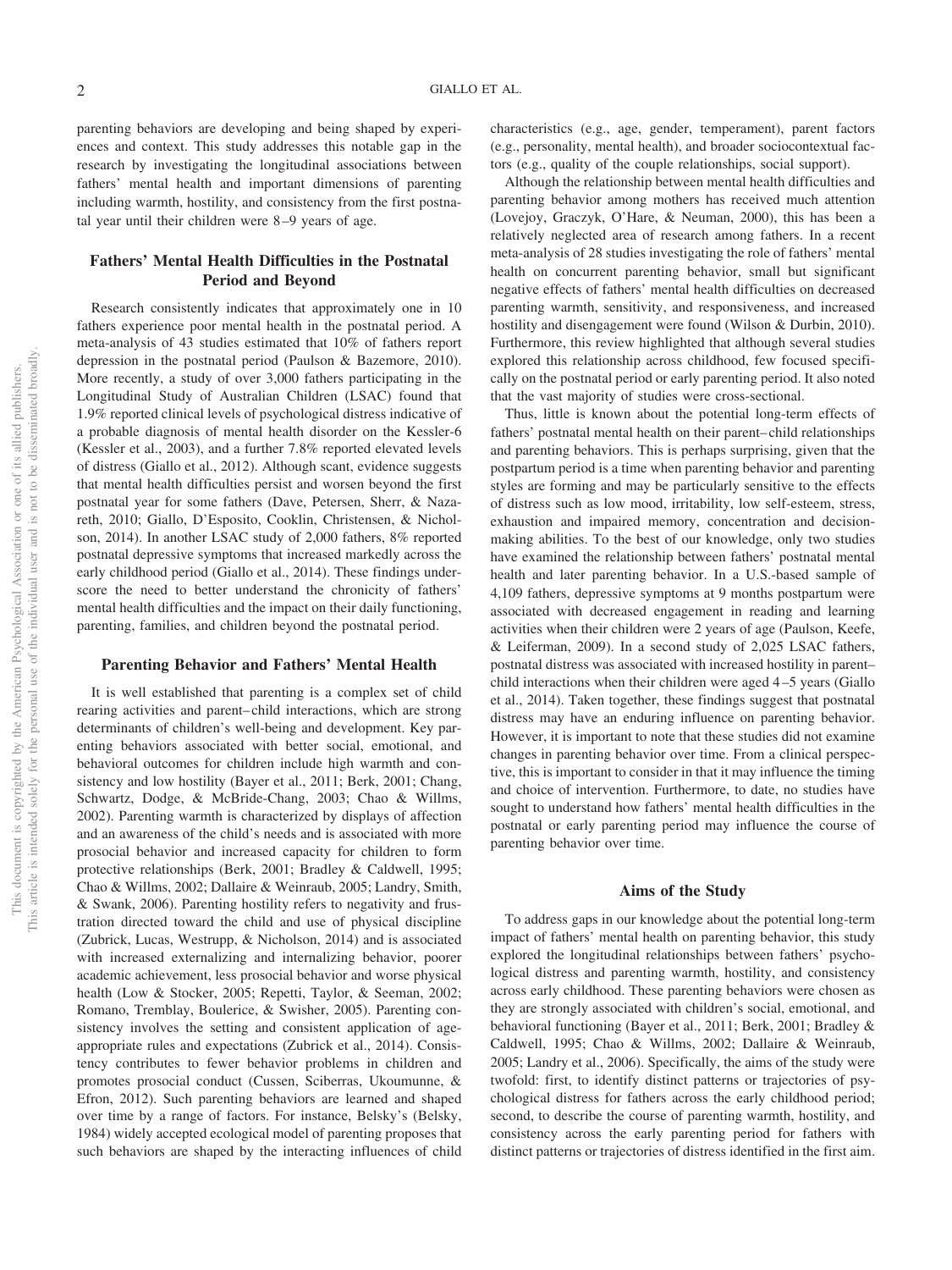#### **Method**

#### **Study Design**

Data were drawn from Waves 1–5 of Growing Up in Australia: The LSAC infant cohort. The study was approved by the Australian Institute of Family Studies (AIFS) Ethics Committee, and detailed information about the study design and recruitment procedures are provided elsewhere (Soloff, Lawrence, & Johnstone, 2005). Briefly, a two-stage sample design was used, where approximately 10% of all postcodes were selected, and then a number of children proportional to population size were randomly selected from each postcode using the Medicare database. In 2007 (Wave 1), 5,107 infants aged 3–12 months and their families were recruited into the study, yielding a 54% response rate.

Data were collected biennially, and where possible, mothers, fathers, and other caregivers completed self-report questionnaires and face-to-face interviews (Soloff et al., 2005). Compared with the Australian population, children from non-English speaking families, single parents, and those living in rental properties were slightly underrepresented. Follow-up occurred at every 2 years. At Wave 2, there were 4,606 2- to 3-year-olds (90% retention from Wave 1), 4,386 4- to 5-year-olds at Wave 3 (86% retention from Wave 1), and 4,242 6- to 7-year-olds at Wave 4 (83% retention from Wave 1), and 4,085 8- to 9-year-olds at Wave 5 (80% retention from Wave 1). Retention was lower for children with less highly educated parents, from Indigenous and non-English speaking backgrounds, and for those living in rental properties.

#### **Sample Characteristics**

The sample for this study consisted of biological fathers who were living with their children as either the primary or secondary caregiver across all waves and had data available on the measures of interest across at least three of the five waves. Of the 5,107 families recruited into the study, 321 male caregivers were not biological or adoptive fathers, and 627 did not reside with their children across all waves. There were missing data at three or more waves for 1,497 fathers, and this may have been because of no father residing in the family home at that wave or the father choosing not to participate in the study. The final sample consisted of 2,662 fathers and their demographic characteristics at Wave 1 are presented in Table 1. The majority of fathers were born in Australia, spoke English at home, had an educational level of Year 12 or above, and had paid employment. There were some significant differences between fathers in the final sample and those excluded from the analyses ( $p < .001$ ). Compared with fathers in the final sample, excluded fathers were more likely to be younger, not have completed high school, and be from non-English speaking and Aboriginal Torres Strait Islander backgrounds.

#### **Measures**

*Psychological distress* was measured by the Kessler-6 (K6; Kessler et al., 2003) at all five waves. Six items assessed the extent to which fathers' reported distress symptoms such as feeling nervous, hopeless, restless, or fidgety, extremely sad, and worthless in the last 4 weeks. Items were rated on a 5-point scale ranging from 0 (*none of the time*) to 5 (*all or most of the time*) and summed Table 1

*Demographic Characteristics for the Final Sample at Wave 1*  $(N = 2,662)$ 

| Demographic characteristic                   | $n(\%)$         |
|----------------------------------------------|-----------------|
| Father characteristics                       |                 |
| Age in years <sup>a</sup>                    | 34.5(5.6)       |
| Born in Australia                            | 2,088 (78.4%)   |
| Main language spoken at home: English        | 2,399 (90.1%)   |
| Aboriginal or Torres Strait Islander         | $25(1.0\%)$     |
| Education level: Year 12+                    | 1,716 (64.5%)   |
| Employment status                            |                 |
| Unemployed–not in the labor force            | 125(4.7%)       |
| Work part-time $(1-29)$ hr/week)             | $116(4.4\%)$    |
| Work full-time $(30 + hr/week)$              | 2,421 (90.9%)   |
| Socioeconomic position                       |                 |
| Low                                          | 658 (24.7%)     |
| Moderate                                     | 1,339 (50.3%)   |
| High                                         | 665 (25.0%)     |
| Infant and family characteristics            |                 |
| Study child gender: male                     | $1,361(51.1\%)$ |
| Child age                                    |                 |
| Wave 1 (in months) <sup>a</sup>              | 8.77 (2.49)     |
| Wave 2 (in years) <sup><math>a</math></sup>  | 2.27(0.44)      |
| Wave $3$ (in years) <sup>a</sup>             | 4.22(0.42)      |
| Wave 4 (in years) <sup><math>a</math></sup>  | 6.31(0.46)      |
| Wave $5$ (in years) <sup>a</sup>             | 8.37 (0.48)     |
| Number of children in household <sup>a</sup> | 1.90(0.97)      |

<sup>a</sup> *M* (*SD*).

with higher scores indicating higher distress. This scale has excellent psychometric properties and is used to screen for mood disorders using the *Diagnostic and Statistical Manual of Mental Disorders* (fourth ed.; *DSM–IV;* American Psychiatric Association, 1994) criteria with high specificity (0.96) and robust total classification accuracy (0.92; Kessler et al., 2003). Two cutpoints were used to describe the level of severity of distress. The symptomatic cutpoint was defined as a score of 8 or more, indicating significant symptoms. The more stringent clinical cutpoint was defined as a score of 13 or more, indicating probable clinical diagnosis of a mental health condition. Continuous scale scores were used in the modeling analyses. Internal consistency for the current sample as measured by Cronbach's alpha ranged from .80 (Wave 4) to .88 (Wave 1).

*Parenting warmth* was assessed at all waves using six items from the Child Rearing Questionnaire (Paterson & Sanson, 1999). Fathers indicated how often they express warmth and affection toward the focus child in the study (e.g., "How often do you express affection by hugging, kissing and holding this child?") on a 5-point scale ranging from 1 (*never/almost never*) to 5 (*always/ almost always*). Scores were summed, with higher scores indicating greater warmth. Cronbach's alpha ranged from .83 (Wave 1) to .88 (Wave 5).

*Hostile parenting* was measured at Waves 3–5, using four items from the Canadian National Longitudinal Survey of Children and Youth (Statistics Canada, 2000). Fathers rated how often they experience anger and irritability during interactions with focus child in the study (e.g., "How often are you angry when you punish this child?") on a 5-point scale ranging from 1 (*never/almost never*) to 5 (*all the time*). Items were summed with higher scores indicating greater anger and irritability during interactions with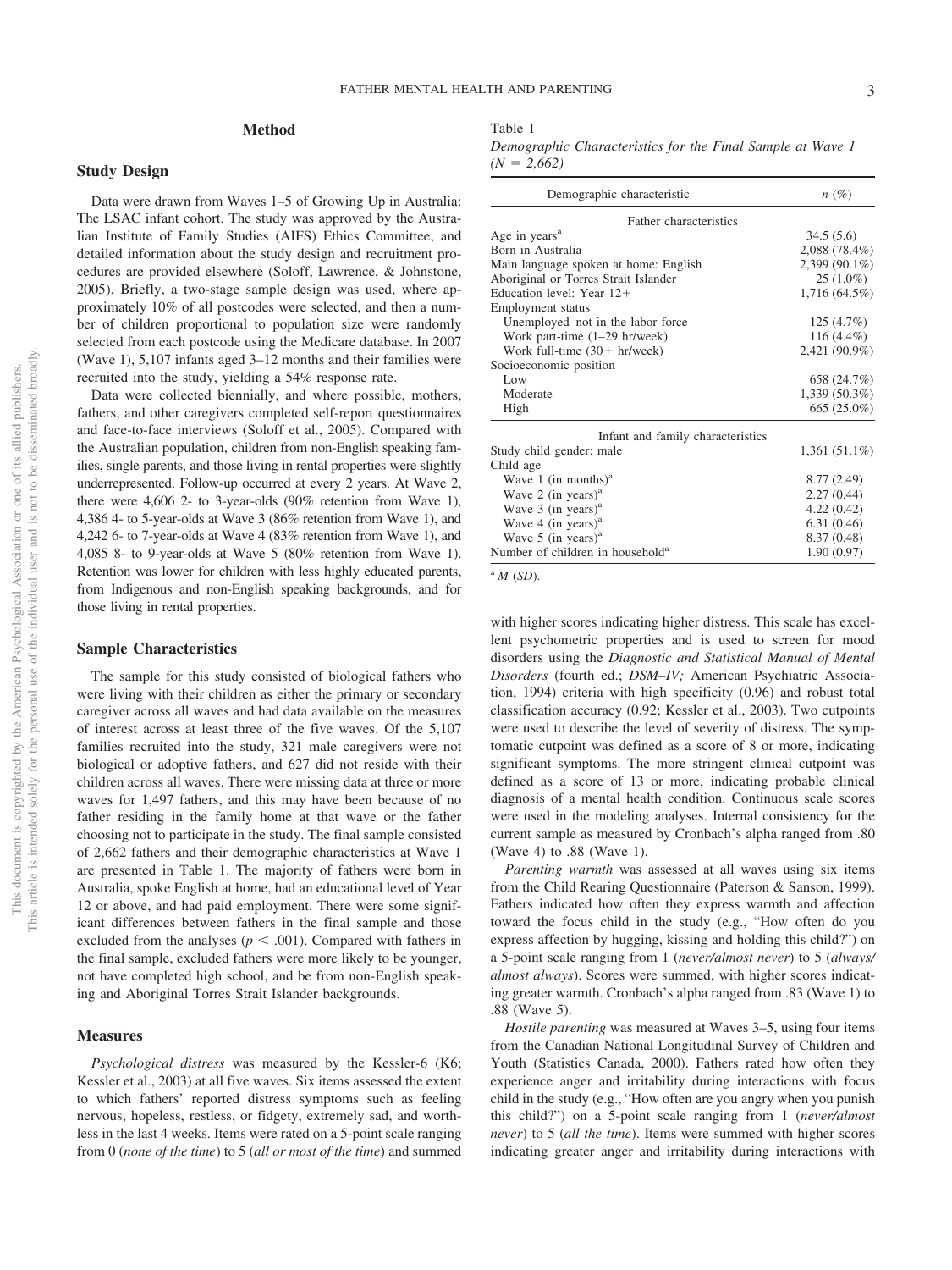their child. Cronbach's alpha ranged from .62 (Wave 5) to .69 (Wave 3).

*Parenting consistency* was measured at Waves 3–5 using five items from the Canadian National Longitudinal Survey of Children and Youth (Statistics Canada, 2000). Fathers rated how often they set and enforce clear expectations and limits for their focus child's behavior (e.g., "How often does your child get away with things that you feel should have been punished?") on a 5-point scale ranging from 1 (*never/almost never*) to 5 (*all the time*). Several items were reverse coded and summed with higher scores indicating higher consistency. Cronbach's alpha ranged from .67 (Wave 5) to .70 (Wave 3).

*Demographic information* pertaining to fathers' age, country of birth, Aboriginal and Torres Strait Islander status, language spoken at home, education level, employment status was collected. Socioeconomic position (SEP) was rated using a composite variable, ranking each family's relative SEP based on parental income, education, and occupational prestige (Blakemore, Strazdins, & Gibbings, 2009). Families with a standardized score at or below the 25th percentile were classified as low SEP, those above the 75th percentile were classified as high SEP, and the remaining families were classified as medium SEP. Child age and gender as well as number of children in the family were also reported on in the present study.

#### **Data Analysis**

Analyses were conducted in two steps, outlined below. In all analyses, missing data were imputed using the full information maximum likelihood option available in Mplus Version 7.0 (Muthén & Muthén, 1998 –2013). Wave 1 sample weights were applied to make adjustments for the unequal probabilities of selection into the sample and for nonresponse at Wave 1.

**Step 1: Determining trajectories of fathers' distress across the childhood.** First, a latent growth model to describe the course of fathers' distress for the overall sample across five time points when the study child was aged 3–12 months, 2–3 years, 4 –5 years, 6 –7 years, and 8 –9 years was estimated using Mplus Version 7 (Muthén & Muthén, 1998 –2013). This involved creating latent factors to represent the initial or baseline levels of the variable (i.e., the intercept) and the trajectory or change in that variable over time (i.e., the slope). The intercept factor was created with a fixed loading of 1.0 at each wave, whereas the slope factor was created with fixed values to each time point (e.g., loadings of 0, 1.0, 2.0, and 3.0 for Waves 1, 2, 3 and 4, respectively). The model was estimated using robust maximum likelihood estimation and assessed using the chi-square test and other practical fit indices including Tucker–Lewis index (TLI), the comparative fit index (CFI), and root-mean-square error of approximation (RMSEA). Indices for the TLI and CFI should exceed .90 for an acceptable fit (Bentler, 1990), and values close to or below .05 for the RMSEA were considered acceptable (Hu & Bentler, 1999). The model was tested for cases with complete data and then retested with all cases where missing data were handled using the default full information maximum likelihood option in Mplus Version 7.0 (Muthén & Muthén, 1998 –2013).

Next, LGCA was conducted to identify distinct trajectories of fathers' distress across the early parenting period. This involves identifying the smallest number of classes starting with a parsimonious one-class model and fitting successive models with increasing numbers of classes. Model solutions were evaluated using several criteria including comparing likelihood-ratio statistic (*LR*<sup>2</sup> ), Bayesian information criterion (BIC), Akaike information criterion (AIC), and entropy across the successive models. Better fitting models have lower  $LR^2$ , BIC, and AIC values, whereas entropy is an index for assessing the precision of assigning latent class membership. Higher probability values indicate greater precisions of classification. The Vuong-Lo-Mendall-Rubin Likelihood Ratio Test was also used to test for significant differences between the models. Class membership for all cases was saved and used in subsequent analyses.

**Step 2: Describing the course of parenting behavior across the early parenting period for each distress trajectory.** First, latent growth models for parenting warmth, hostility, and consistency were estimated using the same procedure described in Step 1. Next, multiple group analyses were conducted to describe and compare the course of parenting warmth, hostility, and consistency separately for fathers assigned to the trajectory classes identified in Step 1. For each analysis, a model with all parameters (variances, covariances, residuals) freely estimated between the groups (unconstrained model) was compared to a model with all parameters forced to be equal between the groups (constrained model). The Satorra–Bentler scaled chi-square difference test for the MLR estimation method as outlined on the  $Mplus<sup>1</sup>$  website was conducted to assess whether each of the trajectories significantly differed by group.

#### **Results**

#### **Data Screening and Descriptive Statistics**

On average, approximately 15% of data were missing across all study variables in the final sample. These were imputed using the full information maximum likelihood option available in Mplus Version 6.0 (Muthén & Muthén, 1998 –2013). Descriptive statistics for the study variables are presented in Table 2. The proportions of fathers in the symptomatic or clinical range at each wave were 7.2% (Wave 1), 6.1% (Wave 2), 8.0% (Wave 3), 6.2% (Wave 4), and 6.5% (Wave 5).

Statistical and graphical measures of normality revealed that distributions for fathers' psychological distress and parenting hostility at each wave were generally positively skewed and negatively skewed for parenting warmth and consistency. Therefore, maximum likelihood parameter estimation with robust standard errors was used to adjust the fit indices and parameter estimates to account for nonnormality in all latent growth models (Muthén & Muthén, 1998 –2013). Correlations among all study variables and potential covariates are presented in Table 3. Psychological distress and parenting behaviors were low to moderately correlated at most waves. Also of note, fathers of increasing age was associated with lower hostility at Waves 4 and 5 and lower consistency at all waves, whereas higher socioeconomic position was associated with high consistency.

<sup>&</sup>lt;sup>1</sup> For more information go to www.statmodel.com/chidiff.shtml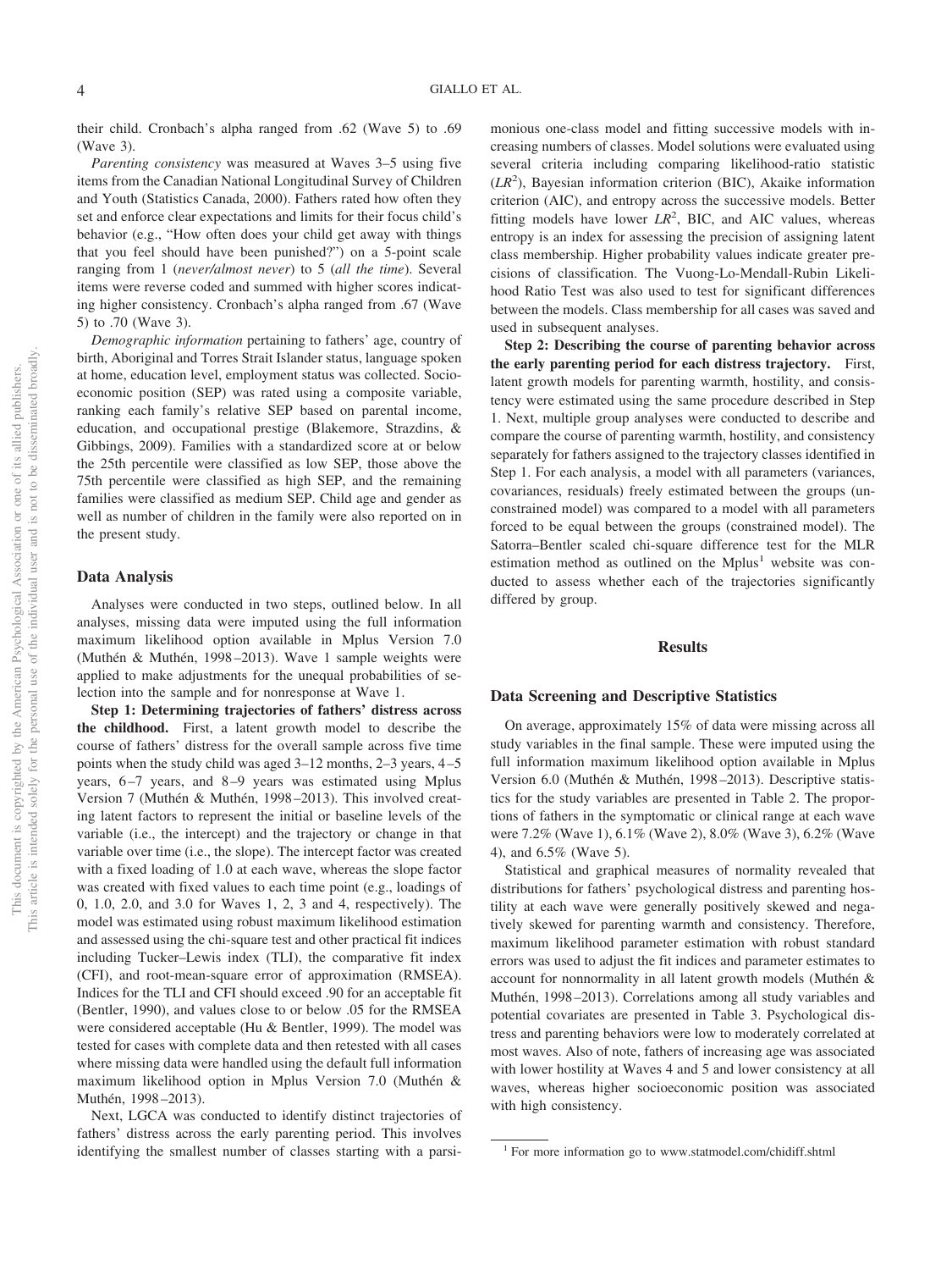Table 3

*Correlations Among All Study Variables*

Correlations Among All Study Variables

Table 2 *Descriptive Statistics for the Study Variables*

| Variable               | Range     | M     | SD   | <b>Skewness</b> |
|------------------------|-----------|-------|------|-----------------|
| Psychological distress |           |       |      |                 |
| Wave 1                 | $0 - 24$  | 3.19  | 3.01 | 1.79            |
| Wave 2                 | $0 - 24$  | 2.93  | 2.91 | 1.89            |
| Wave 3                 | $0 - 24$  | 2.88  | 3.09 | 1.88            |
| Wave 4                 | $0 - 24$  | 2.62  | 2.77 | 1.83            |
| Wave 5                 | $0 - 19$  | 2.39  | 2.84 | 1.94            |
| Parenting warmth       |           |       |      |                 |
| Wave 1                 | $10 - 30$ | 25.27 | 3.14 | $-0.48$         |
| Wave 2                 | $6 - 30$  | 25.90 | 3.15 | $-0.64$         |
| Wave 3                 | $10 - 30$ | 25.43 | 3.34 | $-0.60$         |
| Wave 4                 | $11 - 30$ | 24.94 | 3.38 | $-0.46$         |
| Wave 5                 | $6 - 30$  | 24.44 | 3.63 | $-0.46$         |
| Parenting hostility    |           |       |      |                 |
| Wave 3                 | $5 - 21$  | 9.82  | 2.62 | 0.78            |
| Wave 4                 | $5 - 22$  | 9.83  | 2.58 | 0.73            |
| Wave 5                 | $5 - 20$  | 9.76  | 2.59 | 0.76            |
| Parenting consistency  |           |       |      |                 |
| Wave 3                 | $4 - 20$  | 16.57 | 2.71 | $-0.80$         |
| Wave 4                 | $4 - 20$  | 16.61 | 2.64 | $-0.75$         |
| Wave 5                 | $8 - 20$  | 16.63 | 2.63 | $-0.65$         |

#### **Step 1: Trajectories of Fathers' Psychological Distress Across the Childhood Period**

For the overall sample, a two-factor latent growth model for fathers' distress across the five waves was an acceptable fit to the data,  $\chi^2(10, N = 2,662) = 21.43, p = .018, CFI = .99, TLI = .99,$ RMSEA =  $.021$ , 90% confidence interval [CI] [.01, .03]. The mean of the intercept was positive and significantly different from zero ( $\kappa = 3.12$ ,  $p < .001$ ), and the mean of the slope was negative and significantly different from zero ( $\kappa = -.18, p < .001$ ). This finding indicates that in the first postnatal year the average K6 score was 3.12, and that on average K6 scores decreased at a rate of .18 points each wave. There was significant negative correlation between the intercept and slope factors,  $r = -0.25$ ,  $p = .009$ , indicating that higher average levels of symptoms at Wave 1 were associated with a slower rate of improvement in symptoms across time. Figure 1 depicts the estimated means for the overall sample. Examination of the variance component for the intercept ( $\Phi = 4.69$ ,  $p < .001$ ) and slope ( $\Phi =$ 0.19,  $p < .001$ ) indicated significant individual differences in the initial postnatal levels of distress and change over time. Therefore, it was appropriate to identify distinct trajectories of distress across the early parenting period.

Latent growth mixture modeling analyses specifying one to four classes were conducted, and the goodness-of-fit indexes are presented in Table 4. Using a range of criteria, the two-class model was accepted as the most parsimonious model to best represent the patterns in the data. Although the fit indices decreased marginally as the number of classes increased, the entropy value decreased indicating less precision and clear delineation of classes (Celeux & Soromenho, 1996).

The entropy value for the two-class model was highest (.92), and the posterior probabilities were also reasonably high, nearing 1.0 for Class 1 (.94) and Class 2 (.98) suggesting very good precision in assigning individual cases to their appropriate class. Furthermore, the Vuong-Lo-Mendall-Rubin Likelihood Ratio Test showed a significant difference between the one-class and two-class models ( $p <$ .001) suggesting that the two-class model gives significant improve-

| Variable                                                                                                                                                                                                                                                                                                                                                                                                             |                | 2                                                                                                                                                                                                                                                                                                                                                                                                           | 3                                                                                                                                                                                                                                                                                                                   | 4                                                                                                                                                                                                                                                                                                                                                                                                       | $\sqrt{ }$                                                                                                                                                                                                                                                                                                                                                                                                               | $\circ$                                                                                                                                                                                                                                                                                                                      | $\overline{a}$                                                                                                                                                                                                                                                                                                                                                                                                                         | $\infty$                                                                                                                                                                                                                                                                                                                                                                                                                                                                                                                                                                                                                                                                                             | $\circ$                                                                                                                                                                                                                                                                                                             | $\approx$                                                                                                                                                                                                                        | $\equiv$                                                                                                                                                                                                                                                                                                                                                                                                                                                           | $\overline{c}$                                                                                                                                                                                                                                                                                                                                                                                          | $\frac{13}{2}$ | $\overline{1}$                                                                                                                                                                          | $\frac{5}{2}$                        | $\frac{6}{1}$                                                        | $\overline{17}$ | $^{19}$<br>$\frac{8}{18}$ |  |
|----------------------------------------------------------------------------------------------------------------------------------------------------------------------------------------------------------------------------------------------------------------------------------------------------------------------------------------------------------------------------------------------------------------------|----------------|-------------------------------------------------------------------------------------------------------------------------------------------------------------------------------------------------------------------------------------------------------------------------------------------------------------------------------------------------------------------------------------------------------------|---------------------------------------------------------------------------------------------------------------------------------------------------------------------------------------------------------------------------------------------------------------------------------------------------------------------|---------------------------------------------------------------------------------------------------------------------------------------------------------------------------------------------------------------------------------------------------------------------------------------------------------------------------------------------------------------------------------------------------------|--------------------------------------------------------------------------------------------------------------------------------------------------------------------------------------------------------------------------------------------------------------------------------------------------------------------------------------------------------------------------------------------------------------------------|------------------------------------------------------------------------------------------------------------------------------------------------------------------------------------------------------------------------------------------------------------------------------------------------------------------------------|----------------------------------------------------------------------------------------------------------------------------------------------------------------------------------------------------------------------------------------------------------------------------------------------------------------------------------------------------------------------------------------------------------------------------------------|------------------------------------------------------------------------------------------------------------------------------------------------------------------------------------------------------------------------------------------------------------------------------------------------------------------------------------------------------------------------------------------------------------------------------------------------------------------------------------------------------------------------------------------------------------------------------------------------------------------------------------------------------------------------------------------------------|---------------------------------------------------------------------------------------------------------------------------------------------------------------------------------------------------------------------------------------------------------------------------------------------------------------------|----------------------------------------------------------------------------------------------------------------------------------------------------------------------------------------------------------------------------------|--------------------------------------------------------------------------------------------------------------------------------------------------------------------------------------------------------------------------------------------------------------------------------------------------------------------------------------------------------------------------------------------------------------------------------------------------------------------|---------------------------------------------------------------------------------------------------------------------------------------------------------------------------------------------------------------------------------------------------------------------------------------------------------------------------------------------------------------------------------------------------------|----------------|-----------------------------------------------------------------------------------------------------------------------------------------------------------------------------------------|--------------------------------------|----------------------------------------------------------------------|-----------------|---------------------------|--|
| 19. No. of children at home<br>8. Socioeconomic position<br>4. Consistency $W3$<br>16. Consistency W5<br>15. Consistency W4<br>$W = wave$ .<br>2. Hostility W4<br>.3. Hostility W5<br>1. Hostility W3<br>0. Warmth W5<br>Warmth W2<br>2. Distress W2<br>Warmth W3<br>9. Warmth $W4$<br>3. Distress W3<br>Distress W4<br>Distress W5<br>Warmth W1<br>. Distress W1<br>17. Father age<br>Note.<br>$\tilde{\circ}$<br>Ġ | $\overline{0}$ | $\begin{array}{cccccc} .53^{***} & .50^{***} & .50^{***} & .50^{***} & .50^{***} & .50^{***} & .50^{***} & .50^{***} & .50^{***} & .50^{***} & .50^{***} & .50^{***} & .50^{***} & .50^{***} & .50^{***} & .50^{***} & .50^{***} & .50^{***} & .50^{***} & .50^{***} & .50^{***} & .50^{***} & .50^{***} & .50^{***} & .50^{***} & .50^{***} & .50^{***} & .50^{***} & .50^{***} & .50^{***} & .5$<br>: 001 | $\frac{1}{5}$ $\frac{1}{5}$ $\frac{1}{5}$ $\frac{1}{5}$ $\frac{1}{5}$ $\frac{1}{5}$ $\frac{1}{5}$ $\frac{1}{5}$ $\frac{1}{5}$ $\frac{1}{5}$ $\frac{1}{5}$ $\frac{1}{5}$ $\frac{1}{5}$ $\frac{1}{5}$ $\frac{1}{5}$ $\frac{1}{5}$ $\frac{1}{5}$ $\frac{1}{5}$ $\frac{1}{5}$ $\frac{1}{5}$ $\frac{1}{5}$ $\frac{1}{5}$ | $\begin{array}{r} \n\frac{1}{6} & \frac{1}{6} & \frac{1}{6} & \frac{1}{6} & \frac{1}{6} & \frac{1}{6} & \frac{1}{6} & \frac{1}{6} & \frac{1}{6} & \frac{1}{6} & \frac{1}{6} & \frac{1}{6} & \frac{1}{6} & \frac{1}{6} & \frac{1}{6} & \frac{1}{6} & \frac{1}{6} & \frac{1}{6} & \frac{1}{6} & \frac{1}{6} & \frac{1}{6} & \frac{1}{6} & \frac{1}{6} & \frac{1}{6} & \frac{1}{6} & \frac{1}{6} & \frac{$ | $\begin{array}{c}   \; {\bf e} \; {\bf e} \; {\bf e} \; {\bf e} \; {\bf e} \; {\bf e} \; {\bf e} \; {\bf e} \; {\bf e} \; {\bf e} \; {\bf e} \; {\bf e} \; {\bf e} \; {\bf e} \; {\bf e} \; {\bf e} \; {\bf e} \; {\bf e} \; {\bf e} \; {\bf e} \; {\bf e} \; {\bf e} \; {\bf e} \; {\bf e} \; {\bf e} \; {\bf e} \; {\bf e} \; {\bf e} \; {\bf e} \; {\bf e} \; {\bf e} \; {\bf e} \; {\bf e} \; {\bf e} \; {\bf e} \;$ | $\frac{1}{11}$ , $\frac{1}{4}$ , $\frac{4}{4}$ , $\frac{4}{9}$ , $\frac{1}{11}$ , $\frac{1}{11}$ , $\frac{1}{11}$ , $\frac{1}{11}$ , $\frac{1}{11}$ , $\frac{1}{11}$ , $\frac{1}{11}$ , $\frac{1}{11}$ , $\frac{1}{11}$ , $\frac{1}{11}$ , $\frac{1}{11}$ , $\frac{1}{11}$ , $\frac{1}{11}$ , $\frac{1}{11}$ , $\frac{1}{11$ | $\begin{array}{l} \overline{56} \\ 58\overline{) }\\ 34\overline{) }\\ -12\overline{) }\\ -12\overline{) }\\ -18\overline{) }\\ -12\overline{) }\\ -12\overline{) }\\ -12\overline{) }\\ -12\overline{) }\\ -12\overline{) }\\ -12\overline{) }\\ -12\overline{) }\\ -12\overline{) }\\ -12\overline{) }\\ -11\overline{) }\\ -11\overline{) }\\ -11\overline{) }\\ -11\overline{) }\\ -11\overline{) }\\ -11\overline{) }\\ -11\over$ | $\frac{1}{3} \overbrace{3}^{\bullet\bullet\bullet}_{\bullet\bullet\bullet\bullet\bullet\bullet\bullet\bullet} \overbrace{3}^{\bullet\bullet\bullet\bullet\bullet}_{\bullet\bullet\bullet\bullet\bullet\bullet\bullet\bullet} \overbrace{3}^{\bullet\bullet\bullet\bullet\bullet\bullet}_{\bullet\bullet\bullet\bullet\bullet\bullet\bullet} \overbrace{3}^{\bullet\bullet\bullet\bullet\bullet\bullet}_{\bullet\bullet\bullet\bullet\bullet\bullet} \overbrace{3}^{\bullet\bullet\bullet\bullet\bullet\bullet\bullet}_{\bullet\bullet\bullet\bullet\bullet} \overbrace{3}^{\bullet\bullet\bullet\bullet\bullet\bullet\bullet}_{\bullet\bullet\bullet\bullet\bullet} \overbrace{10}^{\bullet\bullet\$ | $\frac{1}{9}$ $\frac{1}{9}$ $\frac{1}{9}$ $\frac{1}{9}$ $\frac{1}{9}$ $\frac{1}{9}$ $\frac{1}{9}$ $\frac{1}{9}$ $\frac{1}{9}$ $\frac{1}{9}$ $\frac{1}{9}$ $\frac{1}{9}$ $\frac{1}{9}$ $\frac{1}{9}$ $\frac{1}{9}$ $\frac{1}{9}$ $\frac{1}{9}$ $\frac{1}{9}$ $\frac{1}{9}$ $\frac{1}{9}$ $\frac{1}{9}$ $\frac{1}{9}$ | <br>  8    11    10    10    10    10    10    10    10    10    10    10    10    10    10    10    10    10    1<br>  10    10    10    10    10    10    10    10    10    10    10    10    10    10    10    10    10    10 | $\begin{array}{r} \begin{array}{r} \vdots \\ \mathbf{v}_{3} \\ \mathbf{v}_{2} \\ \mathbf{v}_{3} \\ \mathbf{v}_{4} \\ \mathbf{v}_{5} \\ \mathbf{v}_{6} \\ \mathbf{v}_{7} \\ \mathbf{v}_{8} \\ \mathbf{v}_{9} \\ \mathbf{v}_{9} \\ \mathbf{v}_{9} \\ \mathbf{v}_{9} \\ \mathbf{v}_{9} \\ \mathbf{v}_{9} \\ \mathbf{v}_{9} \\ \mathbf{v}_{9} \\ \mathbf{v}_{9} \\ \mathbf{v}_{9} \\ \mathbf{v}_{9} \\ \mathbf{v}_{9} \\ \mathbf{v}_{9} \\ \mathbf{v}_{9} \\ \mathbf{$ | $\begin{array}{c} \n\frac{1}{2} & \frac{1}{2} & \frac{1}{2} & \frac{1}{2} & \frac{1}{2} & \frac{1}{2} & \frac{1}{2} & \frac{1}{2} & \frac{1}{2} & \frac{1}{2} & \frac{1}{2} & \frac{1}{2} & \frac{1}{2} & \frac{1}{2} & \frac{1}{2} & \frac{1}{2} & \frac{1}{2} & \frac{1}{2} & \frac{1}{2} & \frac{1}{2} & \frac{1}{2} & \frac{1}{2} & \frac{1}{2} & \frac{1}{2} & \frac{1}{2} & \frac{1}{2} & \frac{$ |                | $\frac{1}{5}$<br>$\frac{5}{5}$<br>$\frac{1}{5}$<br>$\frac{1}{5}$<br>$\frac{1}{5}$<br>$\frac{1}{5}$<br>$\frac{1}{5}$<br>$\frac{1}{5}$<br>$\frac{1}{5}$<br>$\frac{1}{5}$<br>$\frac{1}{5}$ | $\frac{1}{63}$ = $\frac{1}{11}$ = 02 | $\frac{1}{10}$<br>$\frac{1}{11}$<br>$\frac{1}{11}$<br>$\frac{1}{11}$ | $\frac{15}{15}$ | $-64$                     |  |
|                                                                                                                                                                                                                                                                                                                                                                                                                      |                |                                                                                                                                                                                                                                                                                                                                                                                                             |                                                                                                                                                                                                                                                                                                                     |                                                                                                                                                                                                                                                                                                                                                                                                         |                                                                                                                                                                                                                                                                                                                                                                                                                          |                                                                                                                                                                                                                                                                                                                              |                                                                                                                                                                                                                                                                                                                                                                                                                                        |                                                                                                                                                                                                                                                                                                                                                                                                                                                                                                                                                                                                                                                                                                      |                                                                                                                                                                                                                                                                                                                     |                                                                                                                                                                                                                                  |                                                                                                                                                                                                                                                                                                                                                                                                                                                                    |                                                                                                                                                                                                                                                                                                                                                                                                         |                |                                                                                                                                                                                         |                                      |                                                                      |                 |                           |  |

 $\frac{d}{p}$  $\vee$  $\frac{N}{N}$  *p* - $\frac{1}{\sqrt{2}}$ . *p* -

 $\leqslant$  .001.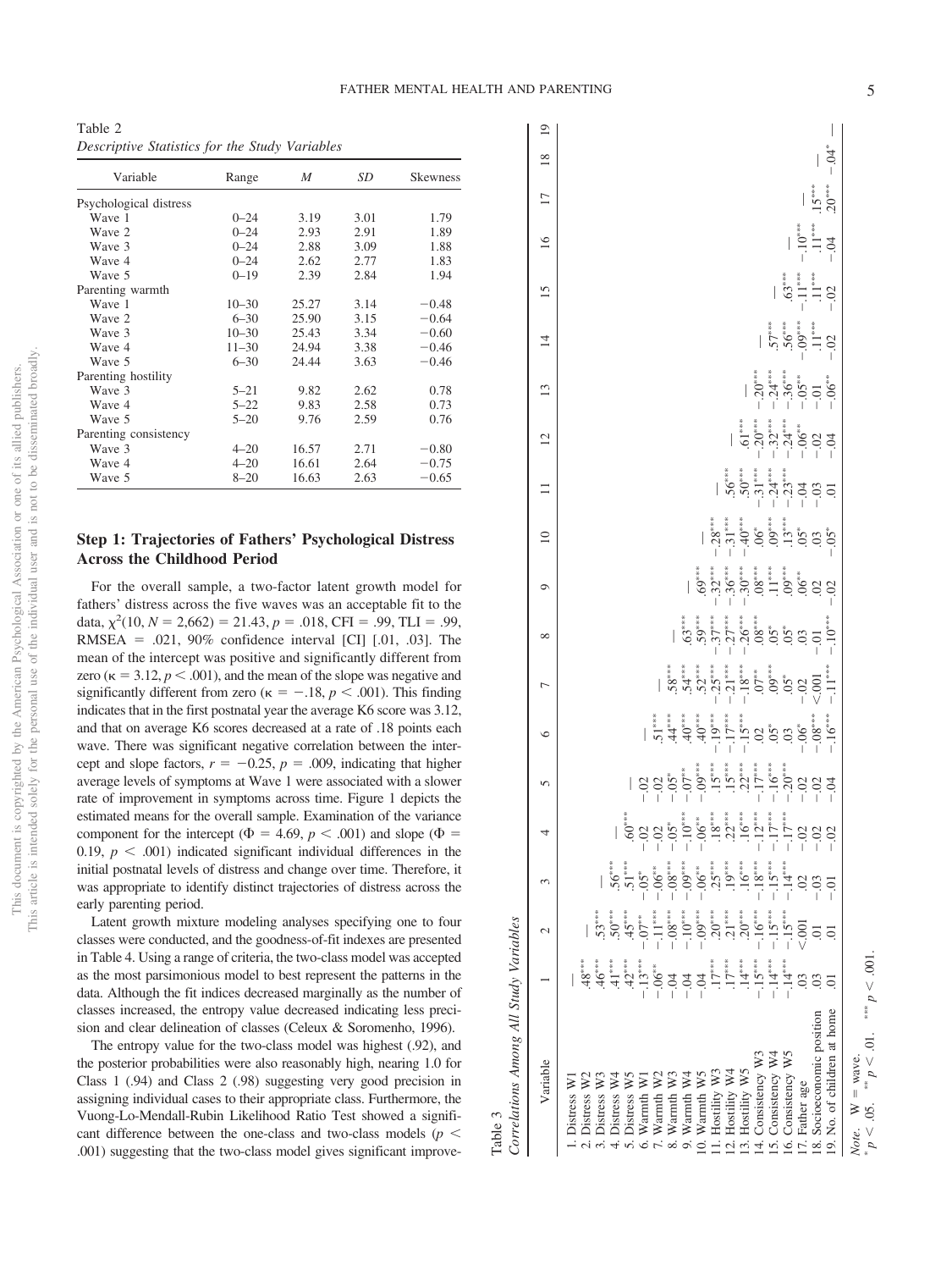ment in model fit over the one-class model, and there were also no significant differences between the two- and three-class models.

Table 5 presents the results for the two-class model. The majority of fathers (92%) were assigned to Class 2 characterized by low average K6 scores (mean K6 score of 3.04) in the postnatal period (Wave 1 when children were aged 3–12 months), which remained consistently low across the early childhood period until children were aged 8 –9 years, decreasing at a rate of 0.30 points each wave. Class 1 (8%), on the other hand, had higher K6 scores in the postnatal period (mean K6 score of 5.11), which increased at a rate of 1.14 points each wave. Class 1 was referred to as the persistent and increasing distress group, and Class 2 was referred to as the minimal distress group. Figure 1 depicts the estimated means across the waves for each class. Fathers in the persistent and increasing distress group were significantly more likely to speak a language other than English  $(p < .001)$ , be unemployed  $(p < .01)$ , and be of lower SEP  $(p < .01)$ than fathers in the minimal distress group.

### **Step 2: Course of Parenting Behavior Over Time for Each Distress Trajectory**

**Parenting warmth.** For the overall sample, a two-factor latent growth model for parenting warmth was an acceptable fit to the data,  $\chi^2(10, N = 2662) = 201.85, p < .001$ , CFI = .92, TLI = .92, RMSEA = .09, 90% CI [.08, .10]. Table 6 reports the parameter estimates for the latent growth model, and Figure 2a depicts the estimated means for the overall sample.

Multiple group analyses revealed significant differences in the course of parenting warmth between the distinct trajectories of distress while accounting for father age and socioeconomic position: unconstrained,  $\chi^2(32) = 328.03$ ,  $p < .001$ ; constrained,  $\chi^2(48) =$ 387.09,  $p < .001$ ; model comparison,  $\chi^2_{\text{diff}}(16) = 81.96, p < .001$ . Figure 2b shows the course of parenting warmth (estimated means for each time point) for each distress trajectory, and Table 6 presents the parameter estimates for the latent growth factors. The results indicate that at Wave 1 (intercept) there was little difference in parenting warmth between the classes. However, over time there was a faster decline in parenting warmth for fathers in the persistent and increasing distress class, decreasing at a rate of .53 points per wave compared with .26 for fathers in the minimal distress class. There was significant



*Figure 1.* Trajectories of fathers' psychological distress across the early parenting period.

#### Table 4

*Model Fit Indexes for Latent Classes of Psychological Distress Across the Early Parenting Period*

| Model   | $LR^2$       | <b>BIC</b> | AIC         | Entropy |
|---------|--------------|------------|-------------|---------|
| 1 class | $-28,754,78$ | 57.564.78  | 57, 523, 57 |         |
| 2 class | $-26,683,80$ | 53,470.12  | 53.393.59   | .92     |
| 3 class | $-26,487,37$ | 53,100.92  | 53,006.73   | .85     |
| 4 class | $-26,363,31$ | 52,876.48  | 52,764.63   | .86     |

*Note.*  $LR^2$  = likelihood ratio statistic;  $BIC$  = Bayesian information criterion; AIC = Akaike information criterion.

variability in parenting warmth scores at Wave 1 and change over time for both classes.

**Parenting hostility.** For the overall sample, a two-factor latent growth model for parenting hostility across three waves was an excellent fit to the data,  $\chi^2(1, N = 2,662) = 0.68$ ,  $p = .408$ ,  $CFI = 1.00$ , TLI = 1.00, RMSEA = .00, 90% CI [.00, .05]. Table 6 reports the parameter estimates for the latent growth model, and Figure 2b depicts the estimated means for the overall sample.

Multiple group analyses revealed significant differences in parenting hostility between the distinct trajectories of distress while controlling for father age and socioeconomic position: unconstrained,  $\chi^2(11) = 43.54$ ,  $p < .001$ ; constrained,  $\chi^2(18) = 62.85$ ,  $p < .001$ ; model comparison,  $\chi^2_{\text{diff}}(7) = 19.35, p = .007$ . Figure 2b shows the parenting hostility trajectories (estimated means for each time point) for each class, and Table 6 presents the parameter estimates. The results indicated that hostility levels were higher for fathers in the persistent and increasing distress class than fathers in the minimal distress class at all waves. The rate of change (slope) was not significantly different from zero for both classes, indicating that levels of hostility do not to change over time.

**Parenting consistency.** For the overall sample, a two-factor latent growth model for parenting consistency across three waves was an excellent fit to the data,  $\chi^2(1, N = 2,662) = 9.93, p = .019,$  $CFI = 1.00$ , TLI = 1.00, RMSEA = .03, 90% CI [.01, .05]. Table 6 reports the parameter estimates for the latent growth model, and Figure 2c depicts the estimated means for the overall sample.

Multiple group analyses revealed that that the differences in parenting consistency between the distinct trajectories of distress while accounting for father age and socioeconomic status was not significant: unconstrained,  $\chi^2(11) = 20.94.70$ ,  $p = .034$ ; constrained:  $\chi^2(18) = 31.16$ ,  $p = .028$ ; model comparison,  $\chi^2_{\text{diff}}(7) =$ 9.89,  $p = .194$ . Figure 2c shows the parenting consistency trajectories (estimated means for each time point) for each class, and Table 6 presents the parameter estimates. The results indicate that at Wave 3 (intercept) and across the remaining waves levels of consistency were lower for fathers in the persistent and increasing distress class compared with scores for fathers in the minimal distress class. The rate of change (slope) was not significantly different from zero for both classes, indicating that levels of consistency do not to change over time. Significant variability in parenting consistency scores at Wave 3 was observed for both classes, but not for change over time.

#### **Discussion**

This is the first study to examine the longitudinal associations between fathers' distress and parenting behavior across the early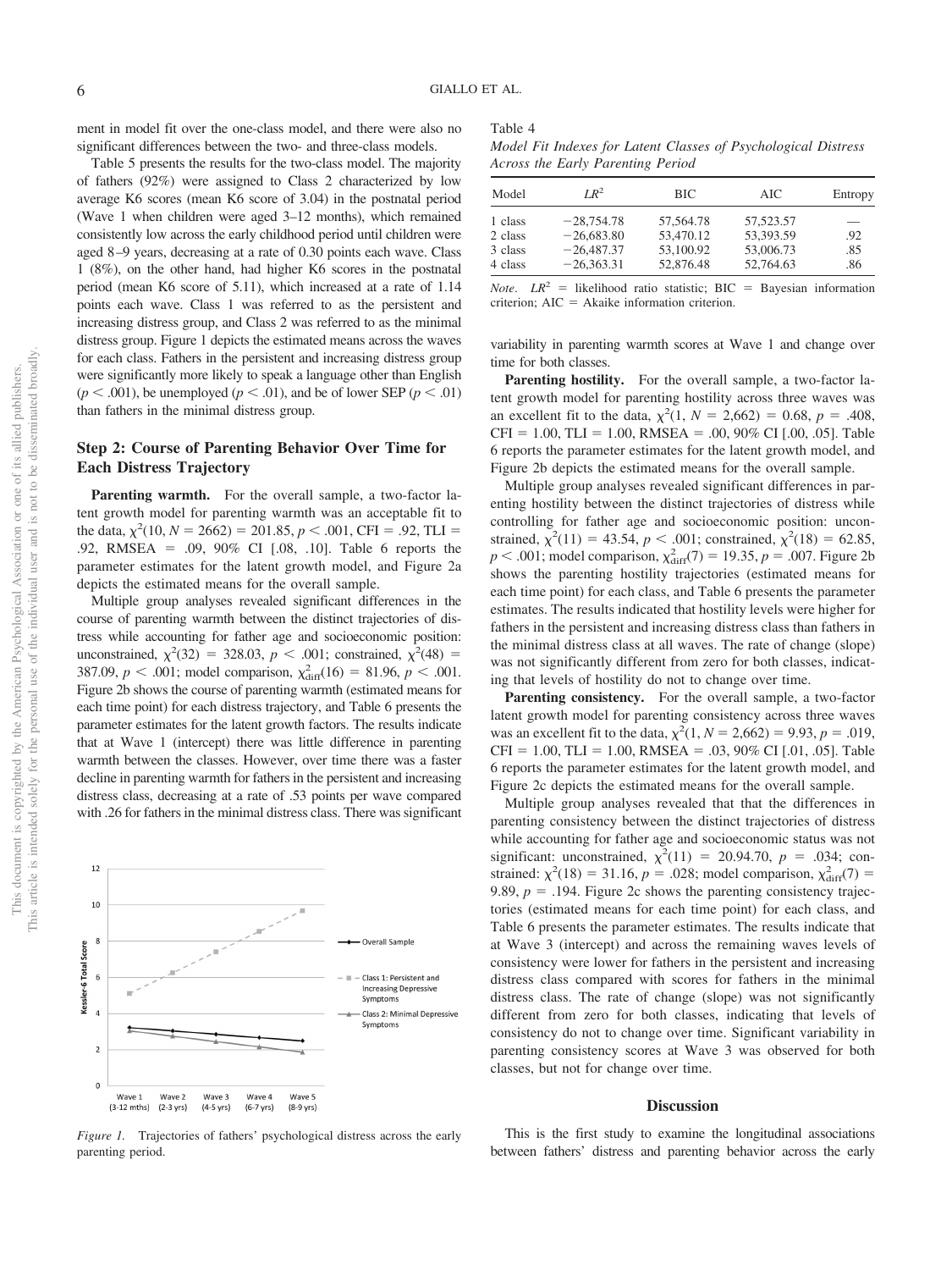|                                       | Class 1                                   | Class <sub>2</sub>                          |
|---------------------------------------|-------------------------------------------|---------------------------------------------|
| Parameter                             | Persistent and increasing distress        | Minimal distress                            |
| Class membership count and proportion | 209 (7.8%)                                | 2453 (92.1%)                                |
| Class assignment probabilities        | 0.88                                      | 0.99                                        |
| Estimated means                       |                                           |                                             |
| Wave 1 (aged $3-12$ months)           | 5.11                                      | 3.04                                        |
| Wave $2$ (aged $2-3$ years)           | 6.25                                      | 2.75                                        |
| Wave 3 (aged 4–5 years)               | 7.40                                      | 2.45                                        |
| Wave 4 (aged 6–7 years)               | 8.54                                      | 2.16                                        |
| Wave 5 (aged 8–9 years)               | 9.68                                      | 1.86                                        |
| Mean intercept                        | $5.11 (SE = 0.51)^{***}$                  | $3.04$ ( <i>SE</i> = 0.08) <sup>***</sup>   |
| Mean slope                            | $1.14$ ( <i>SE</i> = 0.22) <sup>***</sup> | $-0.30$ ( <i>SE</i> = 0.02) <sup>****</sup> |
| Intercept variance                    | 4.31 $(SE = 0.39)^{***}$                  | 4.31 $(SE = 0.39)^{***}$                    |
| Slope variance                        | $0.06$ ( <i>SE</i> = 0.04)                | $0.06$ ( <i>SE</i> = 0.04)                  |
| Intercept-slope covariance            | $-0.45$ (SE = 0.10) <sup>***</sup>        | $-0.45$ (SE = 0.10) <sup>***</sup>          |

Table 5 *Results of the Latent Growth Mixture Modeling for a Two-Class Model of Psychological Distress*

parenting period in a large contemporary Australian population-based sample. Consistent with research by Giallo et al. (2014), two groups of fathers with markedly different trajectories of distress from the first postnatal year to when their children were 8 –9 years were identified.

The vast majority of fathers (92%) had a pattern of minimal distress over time, whereas 8% reported persistent and increasing distress across the early parenting period. These fathers were more likely to be unemployed and be from non-English speaking and low socioeco-

Table 6 *Parameter Estimates of the Latent Growth Models for Parenting Behavior by Latent Class*

|                                    |                                             | Class 1                                     | Class 2                                     |
|------------------------------------|---------------------------------------------|---------------------------------------------|---------------------------------------------|
| Variable                           | Overall sample                              | Persistent and increasing distress          | Minimal distress                            |
| Parenting warmth                   |                                             |                                             |                                             |
| Mean intercept                     | $25.80$ ( <i>SE</i> = 0.06) <sup>***</sup>  | $26.02$ ( <i>SE</i> = 0.22) <sup>***</sup>  | $25.75$ ( <i>SE</i> = 0.06) <sup>****</sup> |
| Mean slope                         | $-0.28$ ( <i>SE</i> = 0.02) <sup>***</sup>  | $-0.53$ (SE = 0.08) <sup>***</sup>          | $-0.26$ ( <i>SE</i> = 0.02) <sup>***</sup>  |
| Intercept variance                 | 4.84 $(SE = 0.27)$ ***                      | 4.91 ( $SE = 1.10$ )***                     | 4.98 $(SE = 0.27)$ ***                      |
| Slope variance                     | $0.34$ ( <i>SE</i> = 0.03) <sup>***</sup>   | $0.63$ ( <i>SE</i> = 0.15) <sup>***</sup>   | $0.31(SE = 0.03)$ ***                       |
| Intercept-slope covariance         | $-0.04$ (SE = 0.08)                         | $-0.33$ ( <i>SE</i> = 0.38)                 | $-0.03$ (SE = 0.07)                         |
| $SEP \rightarrow$ intercept        |                                             | $-0.01$ ( <i>SE</i> = 0.03)                 | $-0.03$ (SE = 0.01)                         |
| $SEP \rightarrow slope$            |                                             | $0.23$ ( <i>SE</i> = 10) <sup>*</sup>       | $0.19$ ( <i>SE</i> = 0.07) <sup>**</sup>    |
| Father age $\rightarrow$ intercept |                                             | $-0.28$ ( <i>SE</i> = 0.26)                 | $-0.15$ ( <i>SE</i> = 0.07) <sup>*</sup>    |
| Father age $\rightarrow$ slope     |                                             | $-0.61$ ( <i>SE</i> = 0.70)                 | $-1.76$ ( <i>SE</i> = 0.39) <sup>***</sup>  |
| Parenting hostility                |                                             |                                             |                                             |
| Mean intercept                     | 9.87 $(SE = 0.06)^{***}$                    | $10.73$ ( <i>SE</i> = 0.20) <sup>****</sup> | $9.79$ (SE = 0.05) <sup>***</sup>           |
| Mean slope                         | $-0.03$ ( <i>SE</i> = 0.03)                 | $0.14$ ( <i>SE</i> = 0.11)                  | $-0.04$ ( <i>SE</i> = 0.03)                 |
| Intercept variance                 | 4.14 $(SE = 0.29)$ ***                      | 5.49 $(SE = 0.92)^{***}$                    | 4.08 ( $SE = 0.23$ )***                     |
| Slope variance                     | $0.49$ (SE = $0.15$ ) <sup>*</sup>          | $0.56$ ( <i>SE</i> = 0.31)                  | $0.39$ ( <i>SE</i> = $0.09$ )***            |
| Intercept-slope covariance         | $-0.34$ ( <i>SE</i> = 0.17)                 | $-0.07$ ( <i>SE</i> = 0.49)                 | $-0.41$ ( <i>SE</i> = 0.11) <sup>***</sup>  |
| $SEP \rightarrow$ intercept        |                                             | $0.02$ ( <i>SE</i> = 0.04)                  | $-0.01$ ( <i>SE</i> = 0.01)                 |
| $SEP \rightarrow slope$            |                                             | $-0.24$ ( <i>SE</i> = 0.22)                 | $0.09$ ( <i>SE</i> = 0.08)                  |
| Father age $\rightarrow$ intercept |                                             | $-0.11$ ( <i>SE</i> = 0.25)                 | $-0.19$ (SE = 0.07) <sup>**</sup>           |
| Father age $\rightarrow$ slope     |                                             | $-0.70$ ( <i>SE</i> = 1.48)                 | $-0.50$ ( <i>SE</i> = 0.51)                 |
| Parenting consistency              |                                             |                                             |                                             |
| Mean intercept                     | $16.44$ ( <i>SE</i> = 0.06) <sup>****</sup> | $15.18$ $(SE = 0.23)^{***}$                 | $16.55$ ( <i>SE</i> = 0.06) <sup>****</sup> |
| Mean slope                         | $-0.03$ ( <i>SE</i> = 0.03)                 | $-0.02$ ( <i>SE</i> = 0.12)                 | $0.04$ ( <i>SE</i> = 0.03)                  |
| Intercept variance                 | $4.70$ ( <i>SE</i> = 0.27) <sup>***</sup>   | 6.39 ( $SE = 0.74$ ) <sup>***</sup>         | 4.42 $(SE = 0.29)$ ***                      |
| Slope variance                     | $0.17$ ( <i>SE</i> = 0.08) <sup>*</sup>     | $0.41$ ( <i>SE</i> = 0.31)                  | $0.15$ ( <i>SE</i> = 0.08)                  |
| Intercept-slope covariance         | $-0.25$ (SE = 0.12) <sup>*</sup>            | $-0.58$ ( <i>SE</i> = 0.47)                 | $-0.23$ ( <i>SE</i> = 0.12)                 |
| $SEP \rightarrow$ intercept        |                                             | $0.07$ (SE = 0.03) <sup>*</sup>             | $0.07(SE = 0.01)$ ***                       |
| $SEP \rightarrow slope$            |                                             | $0.10$ ( <i>SE</i> = 0.24)                  | $0.10$ ( <i>SE</i> = 0.20)                  |
| Father age $\rightarrow$ intercept |                                             | $-0.15$ ( <i>SE</i> = 0.22)                 | $-0.42$ ( <i>SE</i> = 0.08) <sup>***</sup>  |
| Father age $\rightarrow$ slope     |                                             | $1.67$ (SE = 2.36)                          | $-0.95$ ( <i>SE</i> = 1.25)                 |

*Note.* SEP = socioeconomic position.<br>  ${}^{*}p < .05.$   ${}^{**}p < .01.$   ${}^{***}p < .001.$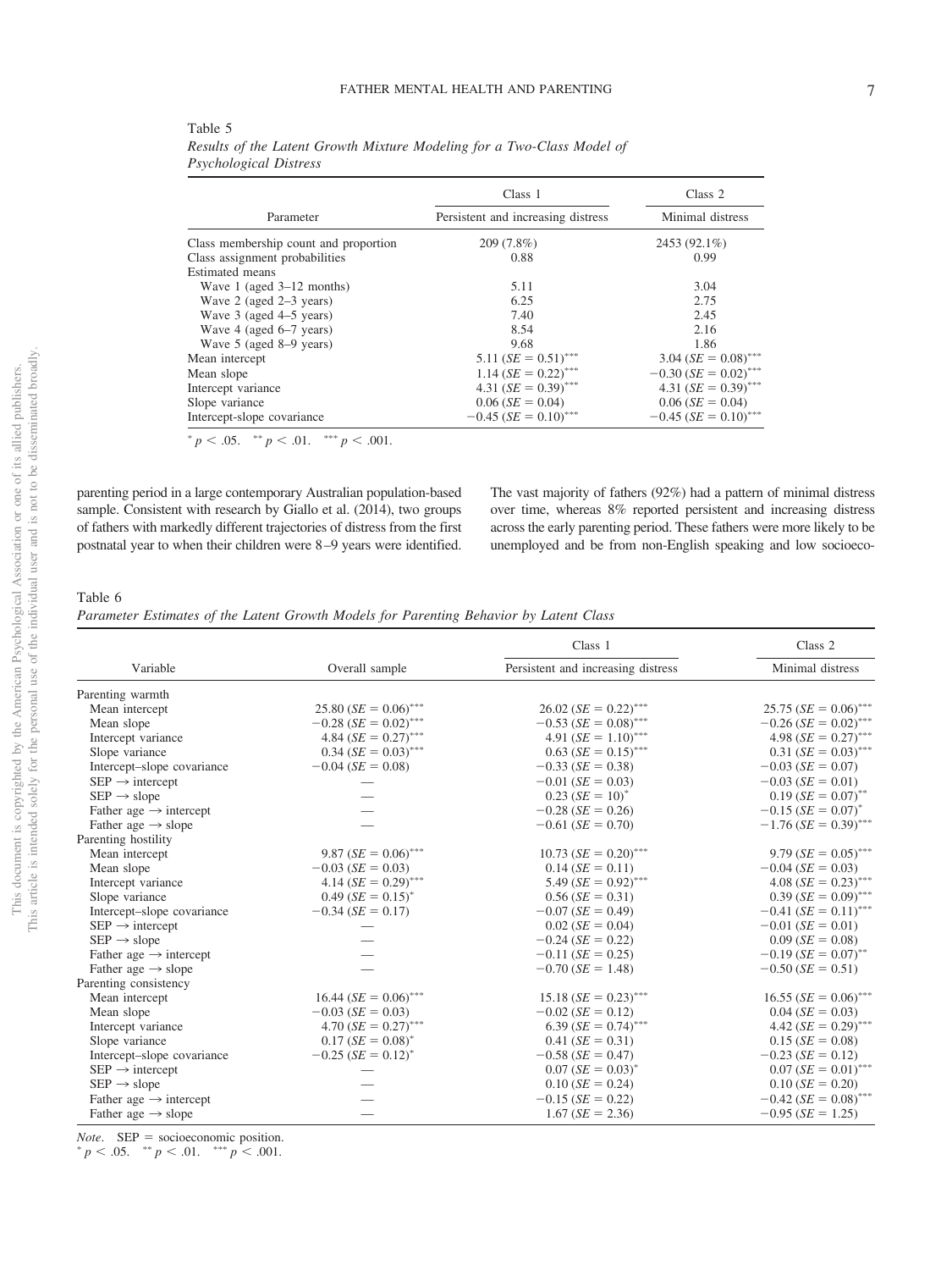

*Figure 2.* The course of parenting warmth, hostility, and consistency for fathers with a pattern of (a) persistent and increasing distress and (b) minimal distress.

nomic backgrounds. Although the vast majority of fathers experience good mental health in the early parenting period, some fathers, particularly those experiencing social and economic disadvantage, are at risk of worsening mental health. This is also a critical time when fathers' parenting behaviors are forming and shaping and may be sensitive to the effects of psychological distress symptoms such as

low mood, irritability, and fatigue. Indeed, in this study we found marked differences in the course of parenting behavior across the early parenting period between fathers displaying minimal distress and those with persistent and increasing distress.

Parenting warmth for the overall sample was observed to decrease across the early parenting period. As children got older,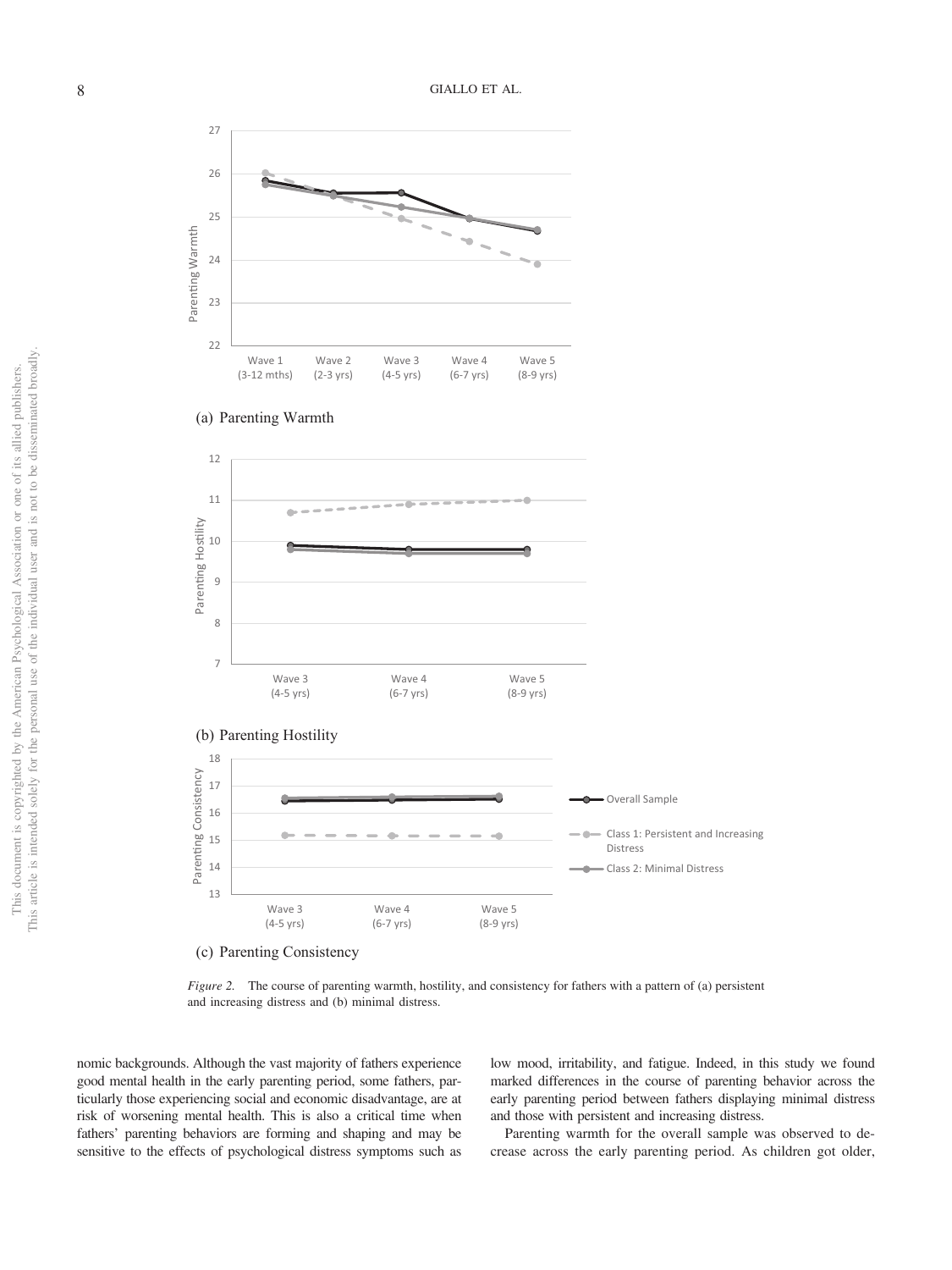fathers tended to report fewer warm, close, and enjoyable parent– child interactions, and less frequent displays of affection toward their children. Although this is generally consistent with previously reported trends for all parents (Child Trends, 2002), this study found a faster decline in warmth for fathers with persistent and increasing distress than for fathers with minimal distress. The difference between the groups was greatest during middle childhood (Wave 5) when fathers' distress was highest and in the symptomatic range of the Kessler-6. These findings suggests that low to moderate distress might not affect the display of warm, engaged, and responsive parenting behavior in the early parenting period, but that as distress worsens over time and reaches clinically significant levels, fathers' capacity to be engaged, sensitive, warm, and affectionate with their children may be compromised. This builds on cross-sectional research documenting relationships between fathers' mental health difficulties and decreased warmth, sensitivity, and responsiveness in interactions with their children (Wilson & Durbin, 2010).

In contrast to warmth, parenting hostility and consistency were relatively stable across the early parenting period for the overall sample and also for both groups of fathers. Hostility was significantly higher at all waves for fathers with persistent and increasing distress compared with those with minimal distress, whereas the differences in consistency were approaching significance. This suggests that fathers with moderate and increasing distress from the first postnatal year are at increased risk of enduring patterns of parent– child interactions characterized by anger, frustration, and irritability and may be less likely to deliver consequences and more likely to give in when faced with difficult parenting situations. Fathers may find it harder to respond to challenging parenting situations such as managing children's difficult behavior in a calm, consistent, and positive way when experiencing symptoms of distress such as low mood, exhaustion, and irritability. This is also in line with cross-sectional research reporting that fathers' mental health difficulties are associated with hostile parenting behaviors (Wilson & Durbin, 2010) and build on a study documenting a relationship between fathers' postnatal distress and increased hostility when their children were aged 4 –5 years (Giallo et al., 2014).

#### **Limitations and Future Directions**

There are several limitations to note. First, this study did not examine other contextual factors that may shape parenting behavior across the early childhood period such as couple relationship functioning, stressful life events, social support, and participation in employment. Our aim was to take a first look at fathers' mental health, a key determinant of parenting behavior, using this longitudinal methodological and statistical approach. Having established the feasibility of this approach, we seek to later extend this to examine a broad range of contextual factors that are likely to shape parenting behavior across time.

Second, the findings are based on fathers' self-report of mental health and parenting behavior and therefore may be subject to self-report bias. Fathers with enduring and increasing distress may hold very negative perceptions about their own parenting experiences and behavior compared with fathers who experience few or transient distress over time. Arguably and contrary to this, it is possible that fathers experiencing distress might also have more

insight into their difficulties and parenting behavior. This may be addressed in future by including observational measures of parenting behavior and child report data. Third, the reliability estimates for parenting hostility and consistency were low at key time points, such as Wave 5, and may indicate some lack of consistency in measurement of the parenting constructs over time.

Third, although in this study, we used data across multiple waves to examine fathers' distress and parenting behavior over time, causality cannot be inferred. Future research is needed to better understand the mutual influences of psychological distress and parenting behavior over time. Fourth, because of nonresponse and attrition over time, some groups of fathers such as those from lower socioeconomic, non-English speaking, and Aboriginal and Torres Strait Islander backgrounds are underrepresented, limiting generalizability of the findings to these groups. The findings of our study, along with other research (D'Esposito, Giallo, Stewart, Mensah, & Nicholson, 2011) indicates that these underrepresented groups are at heightened risk of mental health difficulties.

Finally, only fathers who were residing with their children during the study period were included in this study, and the findings may not generalize to fathers not living with their children. Research shows that fathers who are not living with their children are at risk of poorer mental health than fathers who are (Giallo et al., 2012; Lucas, & Nicholson, & Erbas, 2013); therefore, future research is needed to better understand how mental health difficulties and parenting change over time for these fathers to inform how they can be better supported. With these limitations in mind, the following implications of the study are presented.

#### **Implications and Conclusions**

The findings of this study reinforce the notion that the postnatal and early parenting period is a critical time for the development of parenting behaviors that are important for children's health, wellbeing, and development. For a small group of fathers, early mental health difficulties may set them along a trajectory toward a parenting style that is characterized as unresponsive, hostile, and inconsistent compared to wider community norms. The findings underscore the importance of policy and early intervention efforts focused on promoting fathers' mental health and parenting skills development in the postnatal period. To adequately provide early identification and mental health support for fathers, there is an urgent need for more inclusive early childhood services that place equal value and focus on fathers, mothers, and other caregivers for children. Although this may require redesigning services to engage fathers that overcome structural barriers such as long employment hours, this is an important step toward promoting the development of parenting behavior important for positive outcomes for children. Without intervention and support, these fathers may develop an enduring and well-established pattern of parenting behavior characterized by low warmth and consistency and high hostility that can be difficult to change, particularly as children develop and aspects of the parent– child relationship become established.

Our findings also have important implications for health professionals providing support to men, who are fathers, experiencing long-term mental health difficulties. These fathers may not only benefit from interventions to address mental health concerns but may also require support for parenting. Adult-focused mental health services may not always view parenting support as part of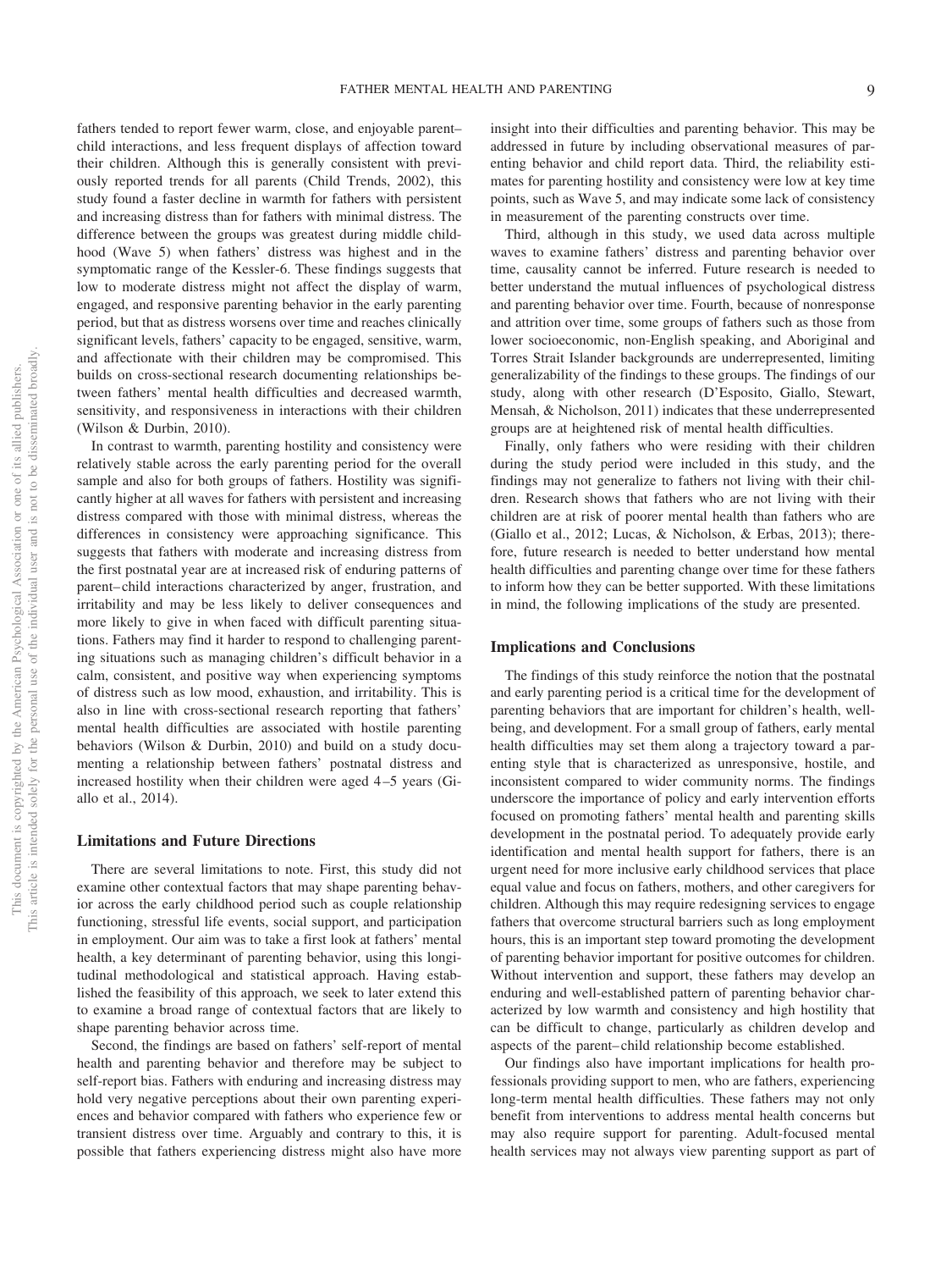their remit, however, their role as trusted supporter or knowledgeable referrer should not be underestimated. They are in a strong position to assist fathers to obtain the parenting support they need to effectively manage the daily stresses of child rearing and to establish positive interaction styles with their children. Providing fathers with positive alternative skills and strategies to manage challenging parent– child interactions alongside opportunities for managing irritability, stress, and frustration is likely to confer valuable resources for fathers for their parenting role. Not only is this important for fathers' themselves but it is vital to supporting and promoting family and child health and well-being.

#### **References**

- American Psychiatric Association. (1994). *Diagnostic and statistical manual of mental disorders* (4th ed.). Washington, DC: Author.
- Bayer, J. K., Ukoumunne, O. C., Lucas, N., Wake, M., Scalzo, K., & Nicholson, J. M. (2011). Risk factors for childhood mental health symptoms: National longitudinal study of Australian children. *Pediatrics, 128,* e865– e879. http://dx.doi.org/10.1542/peds.2011-0491
- Belsky, J. (1984). The determinants of parenting: A process model. *Child Development, 55,* 83–96. http://dx.doi.org/10.2307/1129836
- Bentler, P. M. (1990). Comparative fit indexes in structural models. *Psychological Bulletin, 107,* 238 –246. http://dx.doi.org/10.1037/0033-2909 .107.2.238
- Berk, L. (2001). Emotional and social development in middle childhood. In L. Berk (Ed.), *Development through the lifespan* (2nd ed., pp. 318 –347). Needham Heights, MA: Allyn & Bacon.
- Blakemore, T., Strazdins, L., & Gibbings, J. (2009). Measuring family socioeconomic position. *Australian Social Policy, 8,* 121–168.
- Bradley, R., & Caldwell, B. (1995). Caregiving and the regulation of child growth and development: Describing proximal aspects of caregiving systems. *Developmental Review, 15,* 38 – 85. http://dx.doi.org/10.1006/ drev.1995.1002
- Celeux, G., & Soromenho, G. (1996). An entropy criterion for assessing the number of clusters in a mixture model. *Journal of Classification, 13,* 195–212. http://dx.doi.org/10.1007/BF01246098
- Chang, L., Schwartz, D., Dodge, K. A., & McBride-Chang, C. (2003). Harsh parenting in relation to child emotion regulation and aggression. *Journal of Family Psychology, 17,* 598 – 606. http://dx.doi.org/10.1037/ 0893-3200.17.4.598
- Chao, R., & Willms, J. (2002). The effects of parenting practices on children's outcomes. In D. Lillms (Ed.), *Vulnerable children. Edmonton,* Alberta, Canada: University of Alberta Press.
- Child Trends. (2002). *Charting parenthood: A statistical portrait of fathers and mothers in America*. Washington, DC: Author.
- Cussen, A., Sciberras, E., Ukoumunne, O. C., & Efron, D. (2012). Relationship between symptoms of attention-deficit/hyperactivity disorder and family functioning: A community-based study. *European Journal of Pediatrics, 171,* 271–280. http://dx.doi.org/10.1007/s00431-011-1524-4
- Dallaire, D. H., & Weinraub, M. (2005). Predicting children's separation anxiety at age 6: The contributions of infant-mother attachment security, maternal sensitivity, and maternal separation anxiety. *Attachment & Human Development, 7,* 393– 408. http://dx.doi.org/10.1080/ 14616730500365894
- Davé, S., Petersen, I., Sherr, L., & Nazareth, I. (2010). Incidence of maternal and paternal depression in primary care: A cohort study using a primary care database. *Archives of Pediatrics & Adolescent Medicine, 164,* 1038 –1044.
- D'Esposito, F., Giallo, R., Stewart, P., Mensah, F., & Nicholson, J. M. (2011, November). *True blue baby blues: Prevalence and persistence of mental health difficulties in Indigenous Australian fathers with infants and young children*. Paper presented at the Growing Up in Austalia and

Footprints in Time: LSAC and LSIC Research Conference, Melbourne, Australia.

- Fletcher, R. J., Feeman, E., Garfield, C., & Vimpani, G. (2011). The effects of early paternal depression on children's development. *The Medical Journal of Australia, 195,* 685– 689. http://dx.doi.org/10.5694/mja11 .10192
- Giallo, R., Cooklin, A., Wade, C., D'Esposito, F., & Nicholson, J. (2014). Fathers' postnatal mental health and child well-being at age five: The mediating role of parenting behavior. *Journal of Family Issues, 35,* 1543–1562.
- Giallo, R., D'Esposito, F., Christensen, D., Mensah, F., Cooklin, A., Wade, C., . . . Nicholson, J. M. (2012). Father mental health during the early parenting period: Results of an Australian population based longitudinal study. *Social Psychiatry and Psychiatric Epidemiology, 47,* 1907–1916. http://dx.doi.org/10.1007/s00127-012-0510-0
- Giallo, R., D'Esposito, F., Cooklin, A., Christensen, D., & Nicholson, J. M. (2014). Factors associated with trajectories of psychological distress for Australian fathers across the early parenting period. *Social Psychiatry and Psychiatric Epidemiology, 49,* 1961–1971. http://dx.doi.org/ 10.1007/s00127-014-0834-z
- Goodman, S. H., & Gotlib, I. H. (1999). Risk for psychopathology in the children of depressed mothers: A developmental model for understanding mechanisms of transmission. *Psychological Review, 106,* 458 – 490. http://dx.doi.org/10.1037/0033-295X.106.3.458
- Hu, L., & Bentler, P. (1999). Cutoff criteria for fit indexes in covariance structure analysis: Conventional criteria versus new alternatives. *Structural Equation Modeling, 6,* 1–55. http://dx.doi.org/10.1080/ 10705519909540118
- Kessler, R. C., Barker, P. R., Colpe, L. J., Epstein, J. F., Gfroerer, J. C., Hiripi, E., . . . Zaslavsky, A. M. (2003). Screening for serious mental illness in the general population. *Archives of General Psychiatry, 60,* 184 –189. http://dx.doi.org/10.1001/archpsyc.60.2.184
- Landry, S., Smith, K., & Swank, P. (2006). Responsive parenting: Establishing early foundations for social, communication, and independent problem-solving skills. *Developmental Psychology, 42,* 627– 642. http:// dx.doi.org/10.1037/0012-1649.42.4.627http://dx.doi.org/10.1037/0012- 1649.42.4.627.supp(Supplemental)
- Lovejoy, M. C., Graczyk, P. A., O'Hare, E., & Neuman, G. (2000). Maternal depression and parenting behavior: A meta-analytic review. *Clinical Psychology Review, 20,* 561–592. http://dx.doi.org/10.1016/ S0272-7358(98)00100-7
- Low, S. M., & Stocker, C. (2005). Family functioning and children's adjustment: Associations among parents' depressed mood, marital hostility, parent-child hostility, and children's adjustment. *Journal of Family Psychology, 19,* 394 – 403. http://dx.doi.org/10.1037/0893-3200.19.3 .394
- Lucas, N., Nicholson, J. M., & Erbas, B. (2013). Child mental health after parental separation: The impact of resident/non-resident parenting, parent mental health, conflict and socioeconomics. *Journal of Family Studies, 19,* 53– 69. http://dx.doi.org/10.5172/jfs.2013.19.1.53
- Muthén, L., & Muthén, B. (1998 –2013). *Mplus user's guide*. Los Angeles, CA: Muthén & Muthén.
- Paterson, G., & Sanson, A. (1999). The association between behavioural adjustment to temperament, parenting and family characteristics among 5-year-old children. *Social Development, 8,* 293–309. http://dx.doi.org/ 10.1111/1467-9507.00097
- Paulson, J. F., & Bazemore, S. D. (2010). Prenatal and postpartum depression in fathers and its association with maternal depression: A metaanalysis. *JAMA: Journal of the American Medical Association, 303,* 1961–1969. http://dx.doi.org/10.1001/jama.2010.605
- Paulson, J. F., Keefe, H. A., & Leiferman, J. A. (2009). Early parental depression and child language development. *Journal of Child Psychology and Psychiatry, 50,* 254 –262. http://dx.doi.org/10.1111/j.1469-7610 .2008.01973.x